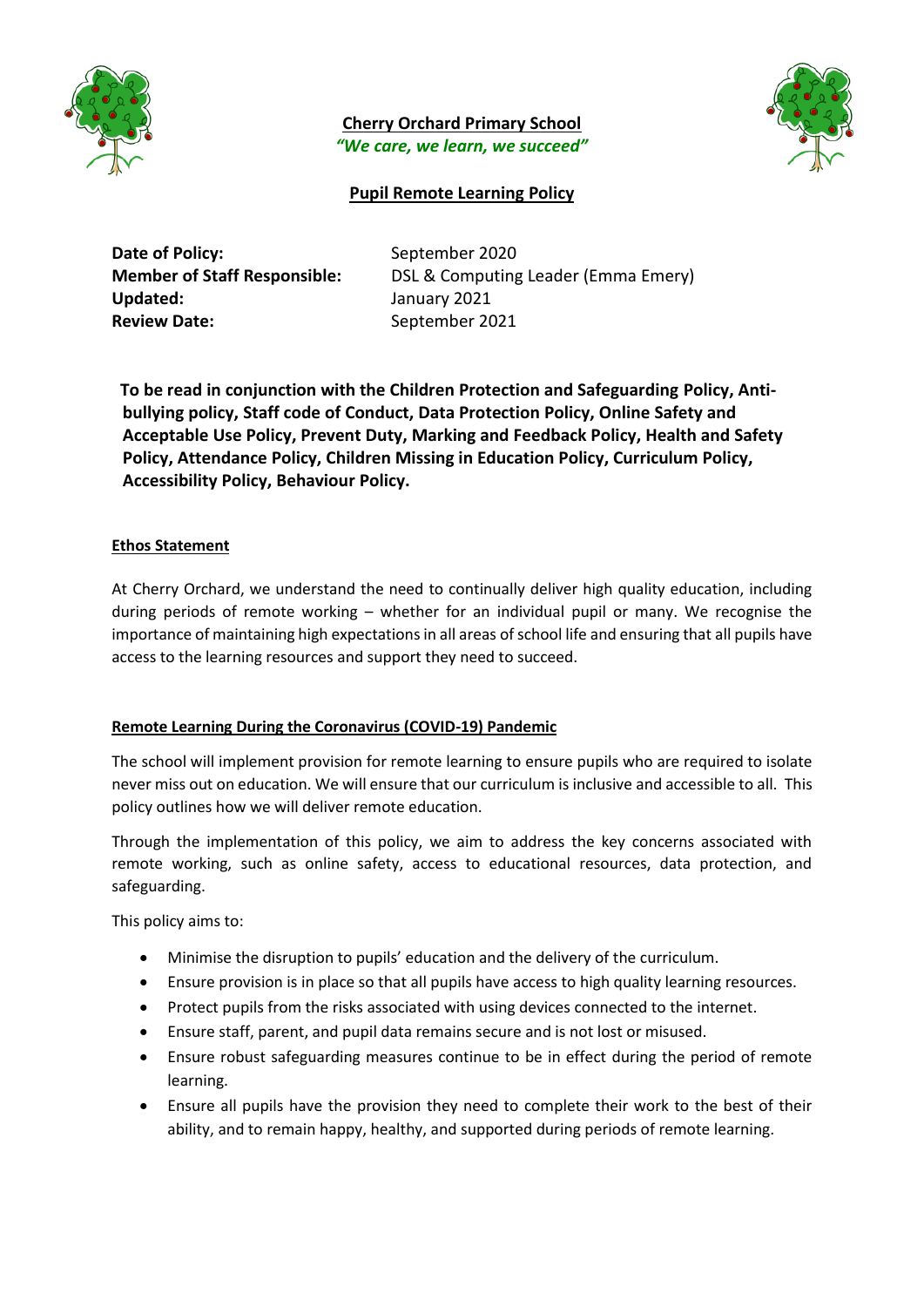# **Legal framework**

This policy has due regard to all relevant legislation and statutory guidance including, but not limited to, the following:

- Equality Act 2010
- Education Act 2004
- The General Data Protection Regulation (GDPR)
- The Reporting of Injuries, Diseases and Dangerous Occurrences Regulations 2013
- Data Protection Act 2018

This policy has due regard to national guidance including, but not limited to, the following:

- DfE (2020) 'Keeping children safe in education'
- DfE (2019) 'School attendance'
- DfE (2017) 'Special educational needs and disability code of practice: 0 to 25 years'
- DfE (2018) 'Health and safety: responsibilities and duties for schools'
- DfE (2018) 'Health and safety for school children'
- DfE (2016) 'Children missing education'
- DfE (2020) 'Safeguarding and remote education during coronavirus (COVID-19)'
- DfE (2020) 'Adapting teaching practice for remote education'
- DfE (2020) 'Guidance for full opening: schools'
- DfE (2020) 'Get help with technology during coronavirus (COVID-19)'

### **Roles and responsibilities**

### **The governing body is responsible for:**

- Ensuring that the school has robust risk management procedures in place.
- Ensuring that the school has a business continuity plan in place, where required.
- Evaluating the effectiveness of the school's remote learning arrangements.

### **The headteacher is responsible for:**

- Ensuring that staff, parents and pupils adhere to the relevant policies at all times.
- Ensuring that there are arrangements in place for identifying, evaluating, and managing the risks associated with remote learning.
- Ensuring that there are arrangements in place for monitoring incidents associated with remote learning.
- Overseeing that the school has the resources necessary to action the procedures in this policy.
- Reviewing the effectiveness of this policy on an annual basis and communicating any changes to staff, parents, and pupils.
- Arranging any additional training staff may require to support pupils during the period of remote learning.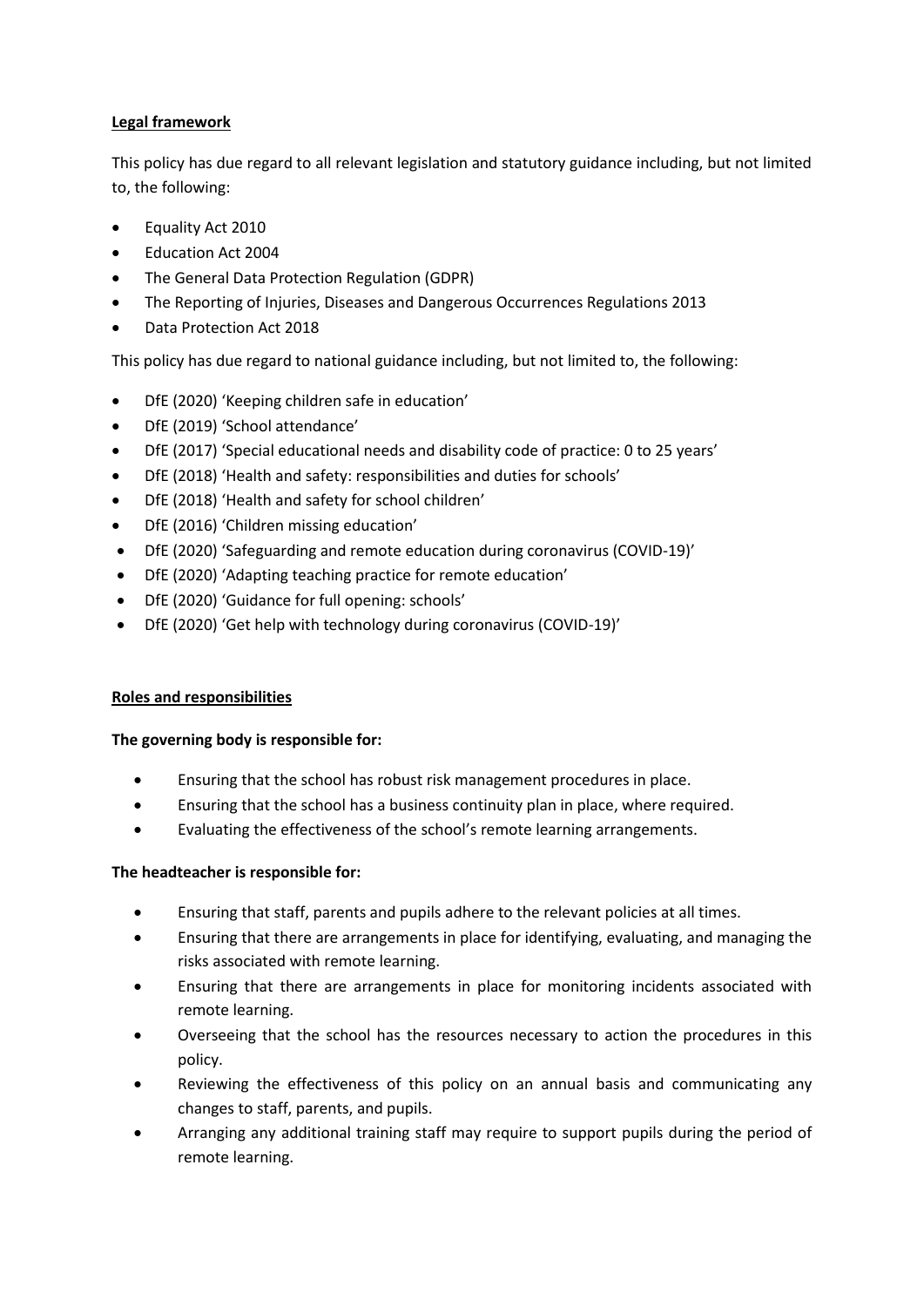Conducting reviews on a weekly basis of the remote learning arrangements to ensure pupils' education does not suffer.

# **The health and safety officer is responsible for:**

- Ensuring that the relevant health and safety risk assessments are carried out within the agreed timeframes, in collaboration with the headteacher.
- Putting procedures and safe systems of learning into practice, which are designed to eliminate or reduce the risks associated with remote learning.
- Ensuring that pupils identified as being at risk are provided with necessary information and instruction, as required.
- Managing the effectiveness of health and safety measures through a robust system of reporting, investigating, and recording incidents.

# **The DPO is responsible for:**

- Overseeing that all school-owned electronic devices used for remote learning have adequate anti-virus software and malware protection.
- Ensuring all staff, parents, and pupils are aware of the data protection principles outlined in the GDPR.
- Ensuring that all computer programs used for remote learning are compliant with the GDPR and the Data Protection Act 2018.
- Overseeing that any ICT equipment used for remote learning is resilient and can efficiently recover lost data.

# **The online safety DSL is responsible for:**

- Attending and arranging, where necessary, any safeguarding meetings that occur during the remote learning period.
- Liaising with the ICT technicians to ensure that all technology used for remote learning is suitable for its purpose and will protect pupils online.
- Identifying vulnerable pupils who may be at risk if they are learning remotely.
- Ensuring that child protection plans are enforced while the pupil is learning remotely, and liaising with the headteacher and other organisations to make alternate arrangements for pupils who are at a high risk, where required.
- Identifying the level of support or intervention required while pupils learn remotely and ensuring appropriate measures are in place.
- Liaising with relevant individuals to ensure vulnerable pupils receive the support required during the period of remote working Ensuring all safeguarding incidents are adequately recorded and reported.

# **The Inclusion Leader is responsible for:**

 Liaising with the ICT technician to ensure that the technology used for remote learning is accessible to all pupils and that reasonable adjustments are made where required.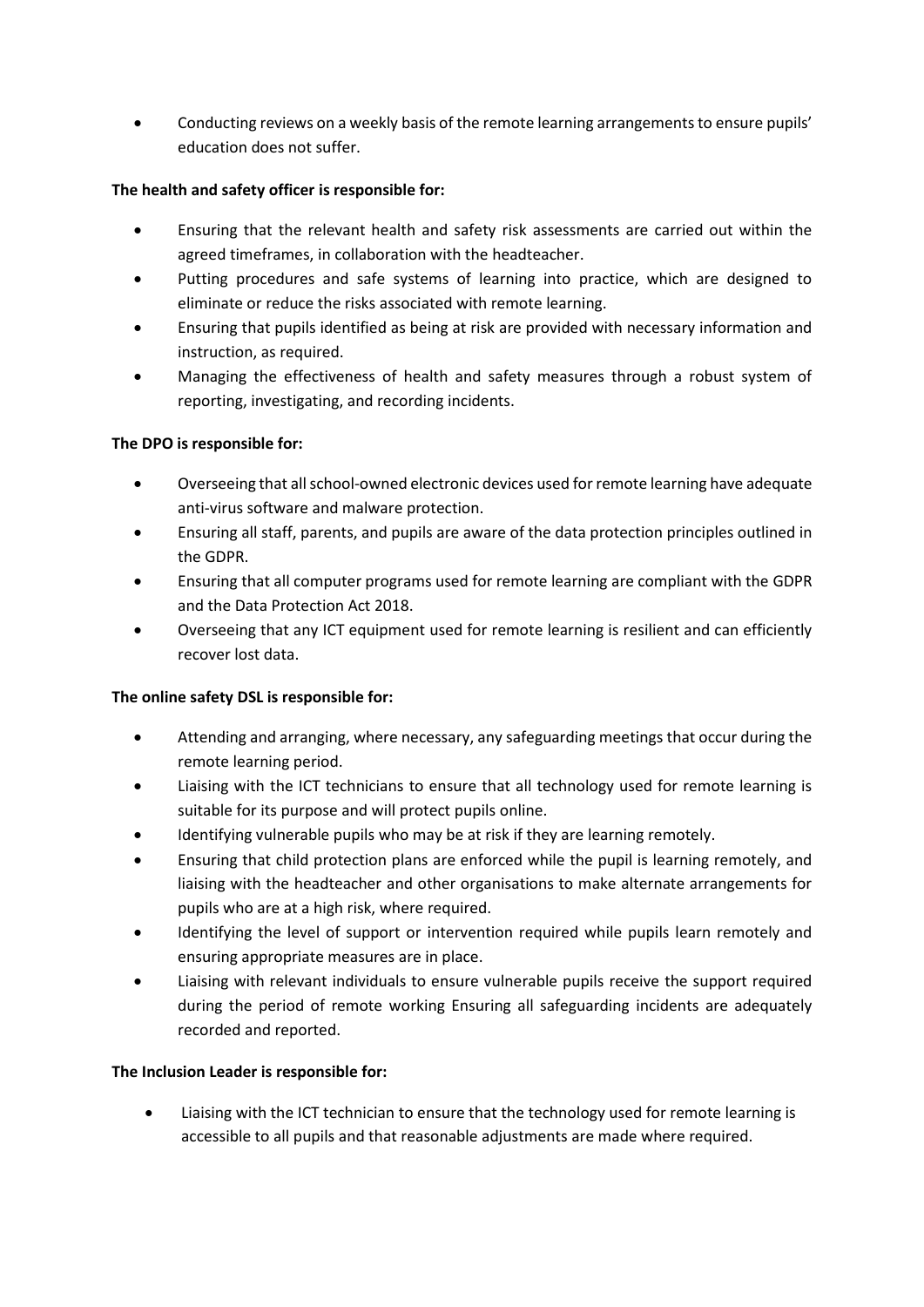- Ensuring that pupils with EHC plans continue to have their needs met while learning remotely, and liaising with the headteacher and other organisations to make any alternate arrangements for pupils with EHC plans and IHPs.
- Identifying the level of support or intervention that is required while pupils with SEND learn remotely.
- Ensuring that the provision put in place for pupils with SEND is monitored for effectiveness throughout the duration of the remote learning period.

# **The SBM is responsible for:**

- Arranging the procurement of any equipment or technology required for staff to teach remotely and for pupils to learn from home.
- Ensuring value for money when arranging the procurement of equipment or technology.
- Ensuring that the school has adequate insurance to cover all remote working arrangements.

# **The ICT technician is responsible for:**

- Ensuring that all school-owned devices used for remote learning have suitable anti-virus software installed, have a secure connection, can recover lost work, and allow for audio and visual material to be recorded, where required.
- Ensuring that any programs or networks used for remote learning can effectively support a large number of users at one time, where required, e.g. undertaking 'stress' testing.
- Working with the Inclusion Leader to ensure that the equipment and technology used for learning remotely is accessible to all pupils and staff.

# **Staff members are responsible for:**

- Adhering to this policy at all times during periods of remote learning.
- Reporting any health and safety incidents to the health and safety officer and asking for guidance as appropriate.
- Reporting any safeguarding incidents to the DSL and asking for guidance as appropriate.
- Taking part in any training conducted to meet the requirements of this policy, including training on how to use the necessary electronic equipment and software.
- Reporting any dangers or potential dangers they identify, as well as any concerns they may have about remote learning, to the headteacher.
- Reporting any defects on school-owned equipment used for remote learning to an ICT technician.
- Adhering to the Staff Code of Conduct at all times.

# **Parents are responsible for:**

- Adhering to this policy at all times during periods of remote learning.
- Ensuring their child is available to learn remotely and that the schoolwork set is completed on time and to the best of their child's ability.
- Reporting any technical issues to the school as soon as possible.
- Ensuring that their child always has access to remote learning material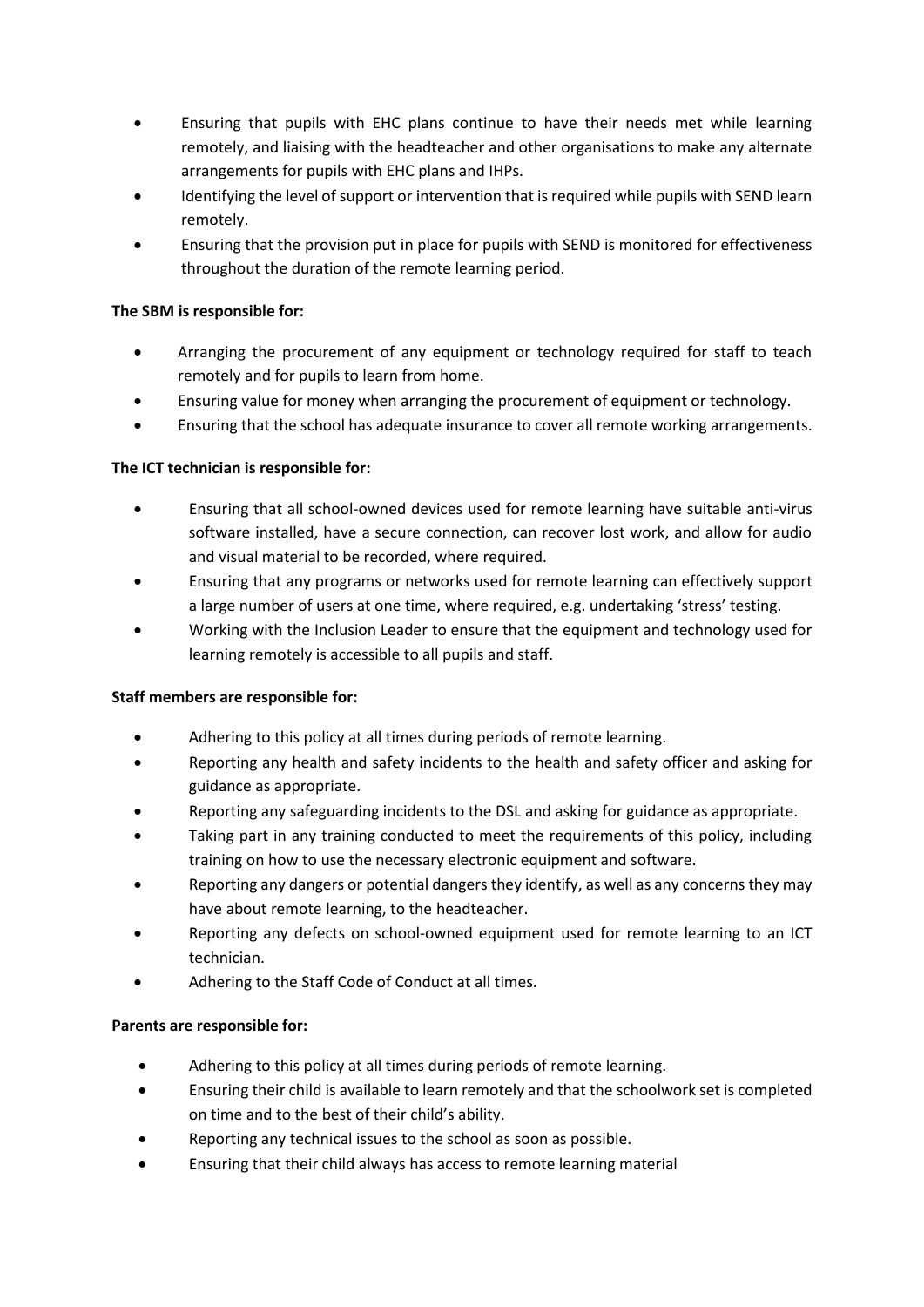- Reporting any absence in line with this policy.
- Ensuring their child uses the equipment and technology used for remote learning as intended.
- Adhering to the school's expectations for parents.

# **Pupils are responsible for:**

- Adhering to this policy at all times during periods of remote learning.
- Ensuring they are available to learn remotely that their schoolwork is completed on time and to the best of their ability.
- Reporting any technical issues to their parent/teacher as soon as possible.
- Ensuring they have access to remote learning material and notifying a responsible adult if they do not have access.
- Notifying a responsible adult if they are feeling unwell or are unable to complete the schoolwork they have been set.
- Ensuring they use any equipment and technology for remote learning as intended.
- Adhering to the Behaviour Policy at all times.

## **Teaching and learning**

All pupils will have access to high-quality education when remote working. For the purpose of providing remote learning, the school may make use of the following methods depending on the situation:

- Google Meet live sessions
- Google Meet recorded sessions
- Links to relevant external videos to support learning
- Quizzes via Google Classroom
- Use of online Digi Books
- Use of Oxford Owl RWI books online for KS1
- Weekly Overview uploaded onto the school website (when necessary)
- PDFs of worksheets uploaded to the school website (when necessary)
- Printed packs of work (when necessary).

Teachers will ensure lessons are inclusive for all pupils and can be adapted to account for the needs of disadvantaged pupils and pupils with SEND.

When teaching pupils who are working remotely, teachers will:

- Set work so that pupils have meaningful and ambitious work each day.
- Deliver a planned, coherent and well-sequenced curriculum that allows skills to be developed incrementally.
- Provide frequent, clear explanations of new content through high-quality curriculum resources, including through educational videos and live online lessons.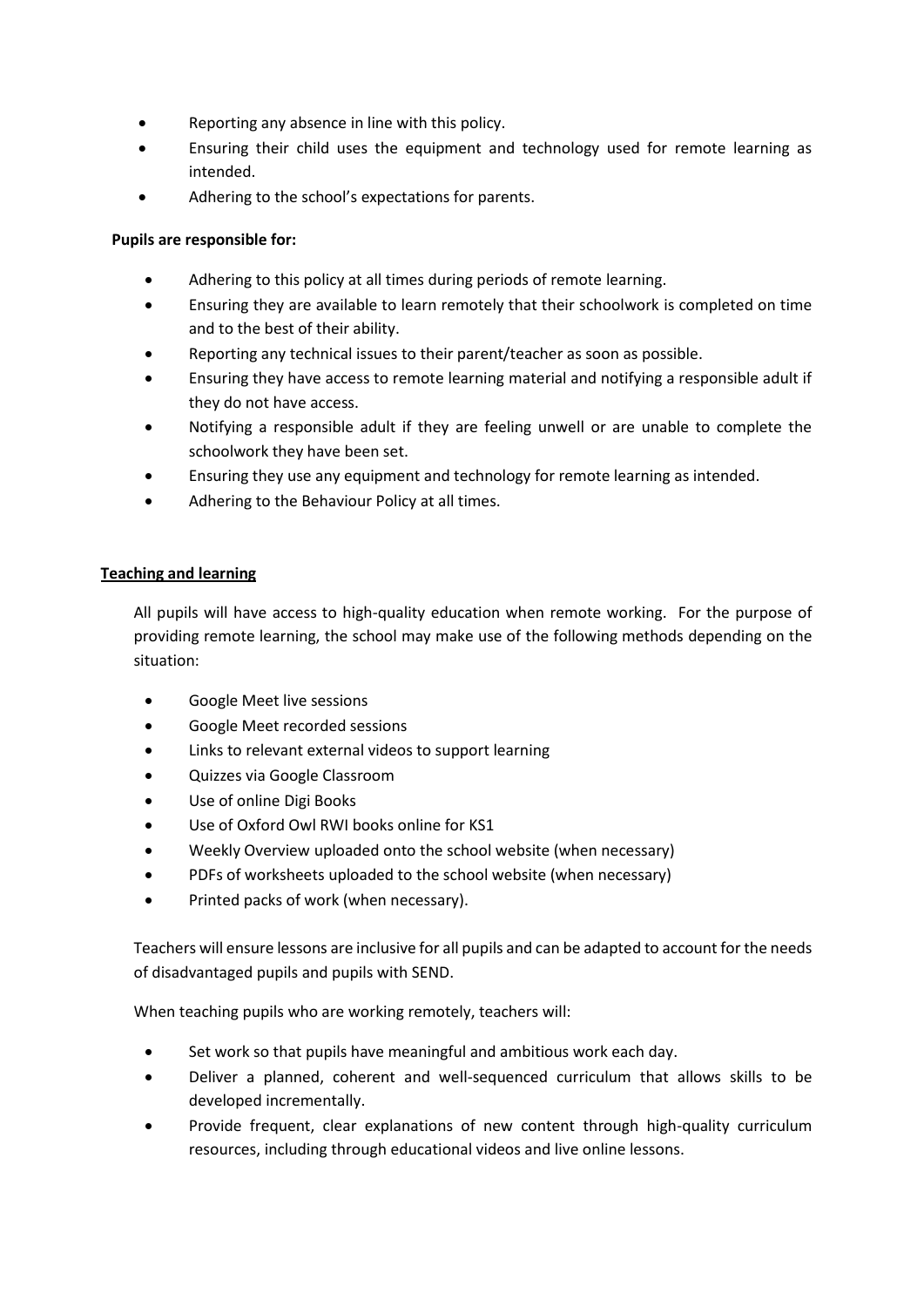- Assess progress by using questions and other suitable tasks and be clear on how regularly work will be checked.
- Adjust the pace or difficulty of what is being taught in response to questions or assessments including, where necessary, revising material or simplifying explanations to ensure pupils' understanding.
- Plan a programme that is of equivalent length to the core teaching pupils would receive in school, including daily contact with teachers.

All provisions for remote learning will be subject to the class group's age, ability and/or any SEND.

In exceptional circumstances, the school may reduce its curriculum offering to enable pupils to cope with the workload – the headteacher will assess this need, keeping pupils' best interests in mind, and will not take the decision lightly.

Teachers will ensure any programmes chosen for online learning have a range of accessibility features, e.g. voice-to-text conversion, to support pupils with SEND.

Lesson plans will be adapted to ensure that the curriculum remains fully accessible and inclusive via remote learning.

Teaching staff will liaise with the Inclusion Leader and other relevant members of staff to ensure all pupils remain fully supported for the duration of the remote learning period.

The Inclusion Leader will arrange additional support for pupils with SEND which will be unique to the individual's needs, e.g. via weekly phone calls.

The arrangements for any 'live' classes, e.g. webinars, will be communicated via email no later than one day before the allotted time.

# **Resources**

The school will review the resources pupils have access to and adapt learning to account for all pupils needs by using a range of different formats, e.g. providing work on PDFs that can easily be printed from a mobile device.

Any issues with remote learning resources will be reported as soon as possible to the relevant member of staff.

Reasonable adjustments will be made to ensure that all pupils have access to the resources needed for effective remote learning.

When necessary, work packs will be made available for pupils who do not have access to the internet or a printer at home – these packs can be collected from school.

Pupils will be required to use their own or family-owned equipment to access remote learning resources, unless the school agrees to provide or loan equipment, e.g. laptops.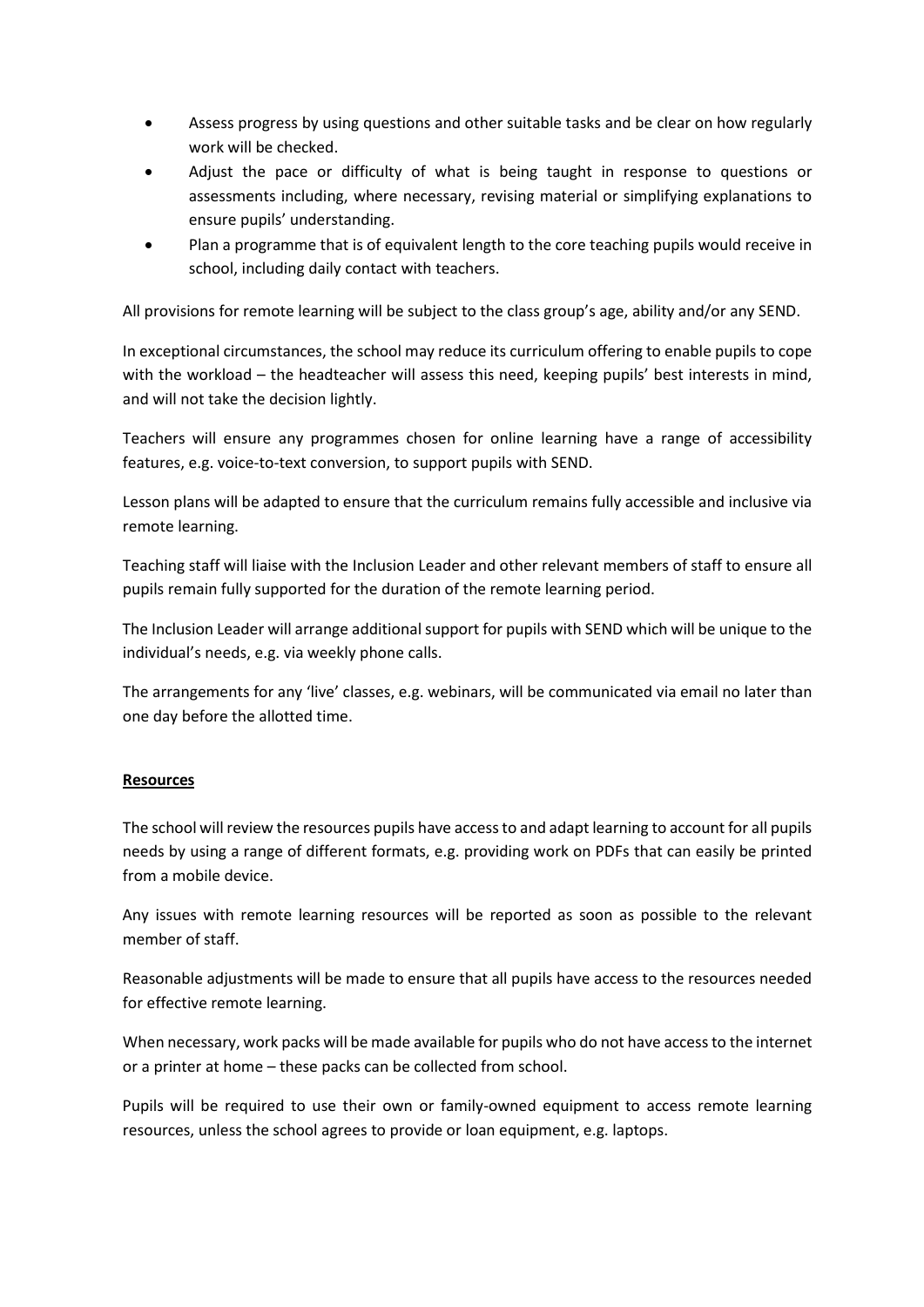For pupils who cannot access digital devices at home, the school will, where possible, apply for technology support from the DfE.

Pupils and parents will be required to maintain the upkeep of any school-owned equipment they use to access remote learning resources.

School staff are not responsible for providing technical support for equipment that is not owned by the school.

# **Remote learning in the case of an individual child isolating**

If a child is isolating with COVID-19 symptoms waiting for a test result, or a parent reports that their child cannot attend school as their household is required to isolate, the office staff will notify the child's class teacher.

Teachers will be responsible for emailing work relevant to the learning taking place in school by the following morning for the child to complete at home. This will include details of the following:

- An English and a maths activity for each day, with any necessary support materials such as PowerPoints or links to external videos such as White Rose, Oak Academy, BBC Bitesize.
- An activity from each of the other curriculum subjects to be covered in class, with any necessary support materials.

Teachers may choose to email parents with all of the activities in one email per week, or send the activities every two or three days, or every day. Some teachers may choose to set work on Google Classroom so work can be set and feedback given on here.

Parents are expected to email the teacher with any work completed, and the class teacher or another member of staff will provide feedback either via e mail or through a phone call.

If a child is isolating for a week or more, the class teacher or pastoral team will call and speak to the child once a week to check on wellbeing.

# **Remote learning in the case of a bubble closure**

Staff will be present for remote learning by 9:30am and cease their remote learning at 3:30pm from Monday to Friday, with the exception of breaks and lunchtimes. There will be four live teaching sessions per day, each to last a maximum of 30 minutes dependent on the age of the child.

One lesson will be English; one will be Mathematics. The third lesson will be a rotation of the other curriculum areas. Once the live lesson is completed work will be set for pupils to complete for the remainder of the session. At the end of the teaching session the class teacher will remain online with their camera and microphone muted so that pupils can ask for help if needed. The final session will be a plenary of the day or a story time.

Breaks and lunchtimes will take place at the following times each day: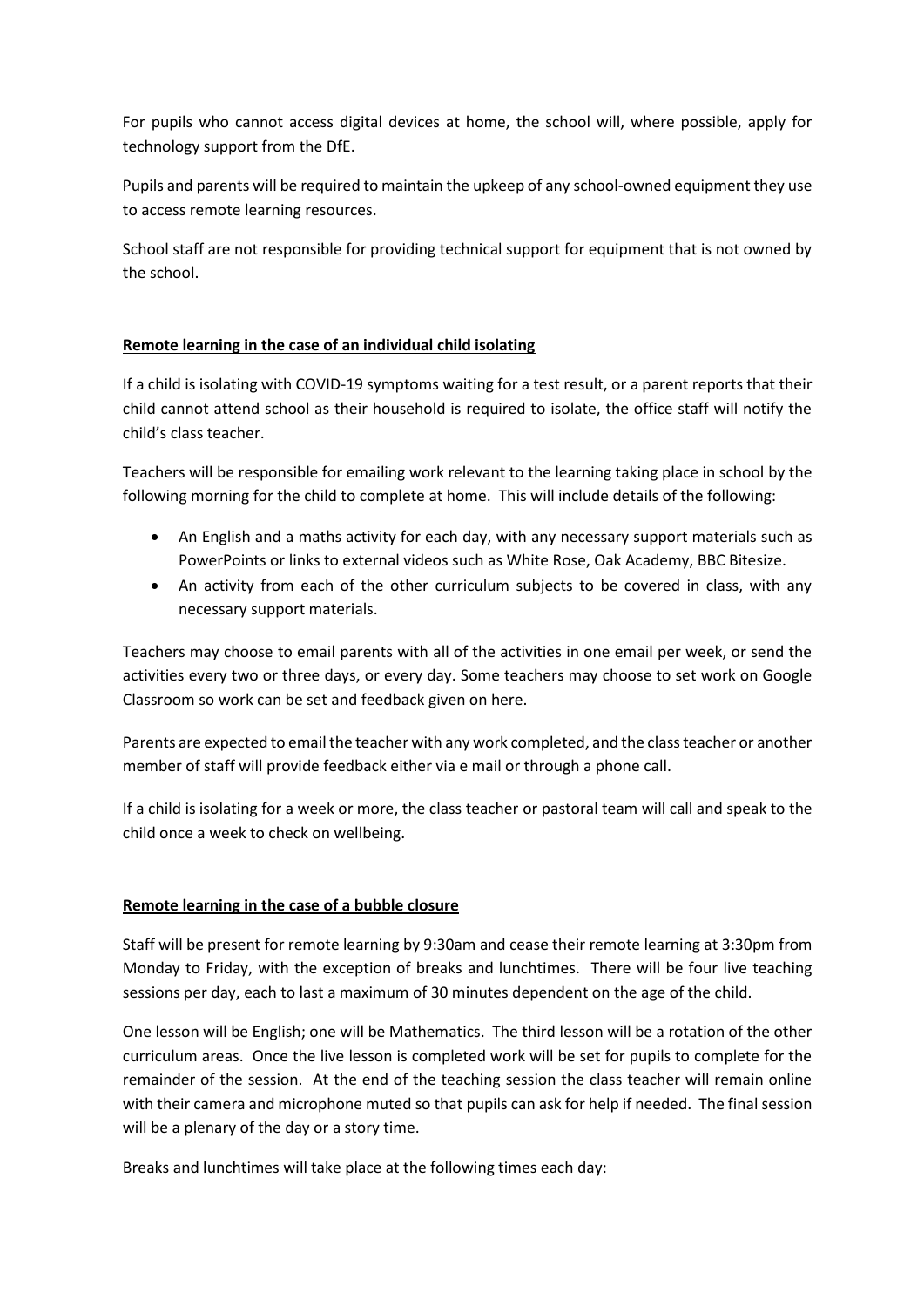- Morning break will take place at 10:30am until 10:45am.
- Lunchtime will take place between 12:00pm and 13:00pm.

As pupils may need additional support from an adult at home, this policy recognises that some parents may be working from home and this limits what support they can give to their child.

Pupils with SEND or additional medical conditions who require more regular breaks, e.g. sensory breaks, are not expected to do schoolwork during their breaks.

Live lessons may be recorded if parental permission is obtained from all parents with the group. These will be kept for 29 days.

Staff or pupils who are unwell are not expected to be present for remote working until they are well enough to do so.

Parents will inform their child's teacher/school office no later than 8:30am if their child is unwell. The school will monitor absence in line with the Attendance Policy.

If a teacher becomes unwell, their live learning sessions will be delivered by another teacher.

# **Remote learning in the case of a full lockdown**

In the case of a full lockdown, where the school is required to provide remote learning for children at home as well as accommodating vulnerable children and the children of key workers, provision will be as follows:

- All parents and carers of vulnerable children including children with EHCPs will be encouraged to send their children to school
- Children in school will be in small groups so they can remain 2 metres apart in class, and will be monitored by members of staff
- Teachers will deliver remote learning as described in the case of a bubble closure to the children in their class whether they are at home or in school
- Children in school, who are able, will be given a school laptop on which to access remote learning
- Parents of pupils in school will be asked to give permission for their children to use the camera and microphone on their laptops when taking part in live lessons
- The inclusion leader will ensure that SEND pupils receive any additional support they may need to access their learning.

# **Marking and feedback**

Teachers should monitor which children are completing tasks and follow-up on any incomplete work with parents.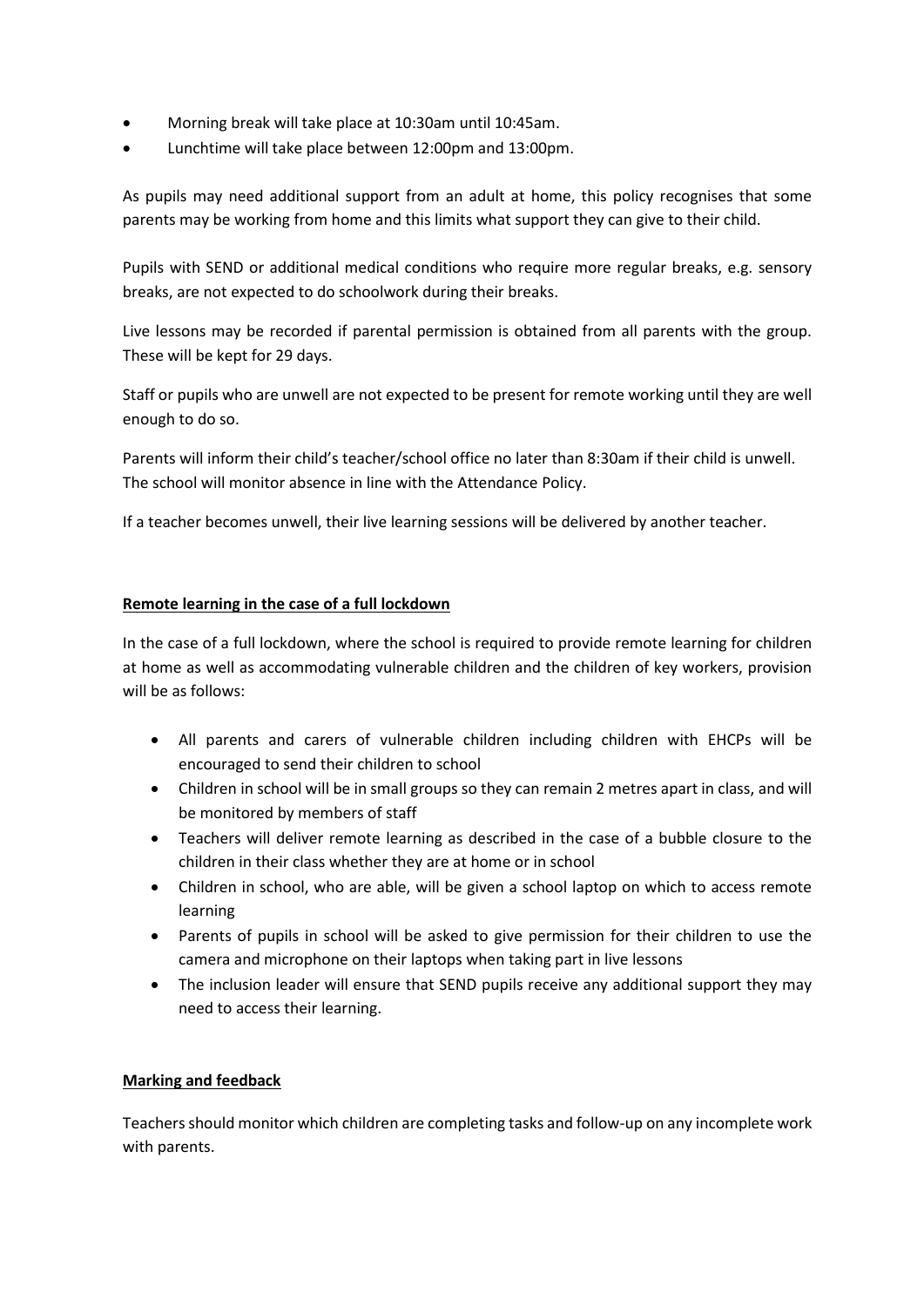All schoolwork completed through remote learning must be:

- Completed to the best of the pupil's ability.
- The pupil's own work.
- Marked in line with the Assessment and Feedback Policy.

The school expects pupils and staff to maintain a good work ethic during remote learning.

Pupils are accountable for the completion of their own schoolwork.

Teaching staff will monitor the academic progress of pupils with and without access to the online learning resources and discuss additional support or provision with the headteacher as soon as possible.

Teaching staff will monitor the academic progress of pupils with SEND and will provide work to support their individual targets. They will discuss additional support or provision with the Inclusion Leader as soon as possible.

The school accepts a variety of formative assessment and feedback methods, e.g. through quizzes and other digital tools from teachers, and will support them with implementing these measures for remote learning where possible.

## **Actions for poor engagement from pupils**

The class teacher is responsible for monitoring the progress of pupils in their class. If they find that pupils are not completing tasks or attending live lessons they will do the following:

- Class teachers are responsible for completing a register after each live lesson.
- Admin staff are responsible for monitoring the live lesson registers and same-day calling. They will contact the parents if their child does not attend the first live lesson of the day to obtain the reason for the absence and log on CPOMS.
- If engagement still does not improve then admin staff inform a member of the pastoral team who will then make contact with the family to find out reasons for lack of engagement and arrange support, involving SLT where necessary. This is again logged on CPOMS.
- If engagement still does not improve, the pupil would be considered as vulnerable and a member of SLT will make contact with the family.

### **Costs and expenses**

The school will not contribute to any household expenses incurred while pupils learn remotely, e.g. heating, lighting, or council tax.

The school will not reimburse any costs for travel between pupils' homes and the school premises.

The school will not reimburse any costs for childcare.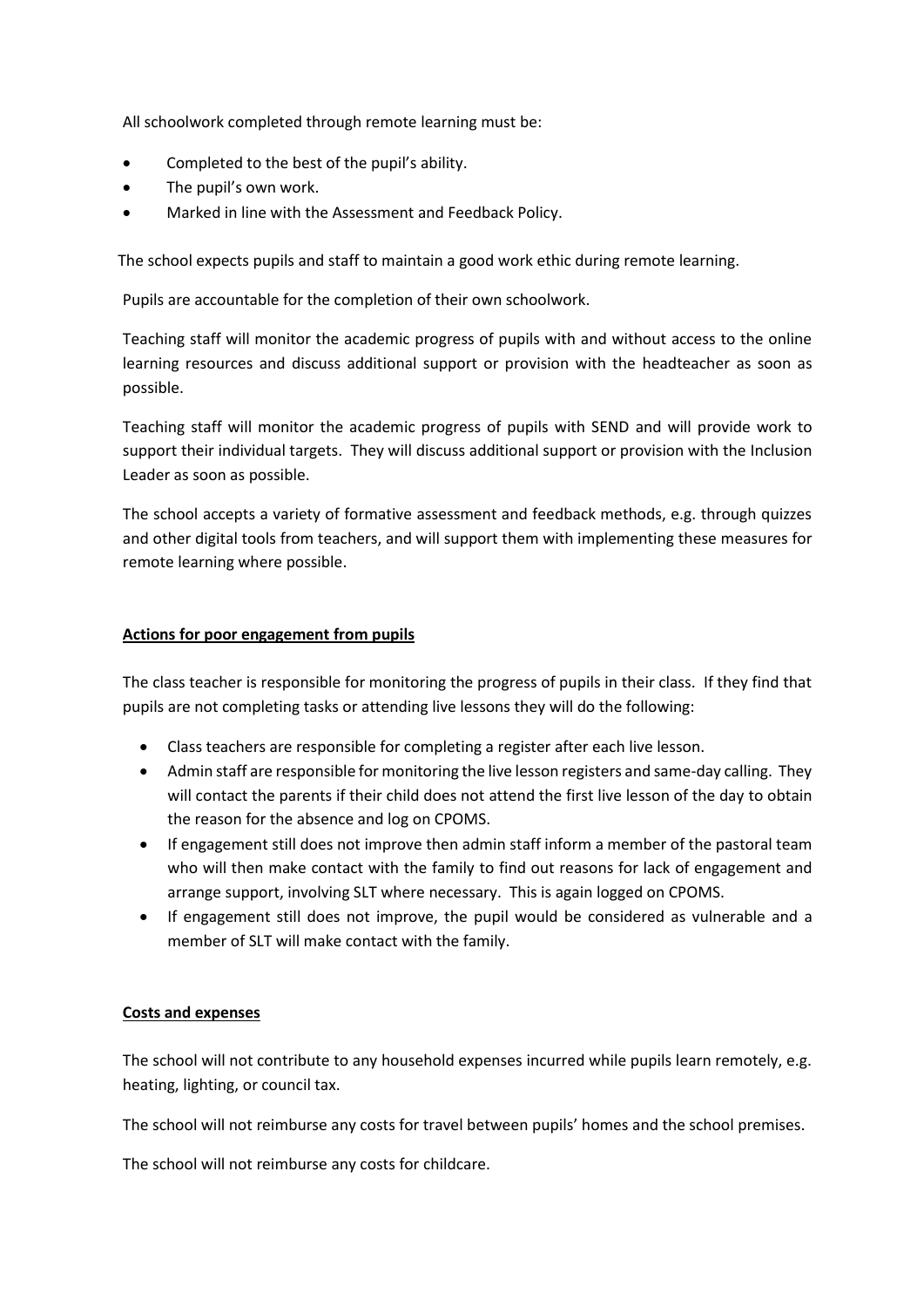If a pupil is provided with school-owned equipment, the pupil and their parent will sign and adhere to the Technology Acceptable Use Agreement prior to commencing remote learning.

## **Online safety**

This section of the policy will be enacted in conjunction with the school's Online Safety and Acceptable use Policy.

Where possible, all interactions will be textual and public.

All staff and pupils using video communication such as Google Meet must:

- Communicate in groups one-to-one sessions are not permitted only in exceptional circumstances.
- Wear suitable clothing this includes others in their household.
- Be situated in a suitable 'public' living area within the home with an appropriate background – 'private' living areas within the home, such as bedrooms, are not permitted during video communication.
- Use appropriate language this includes others in their household.
- Maintain the standard of behaviour expected in school.
- Use the necessary equipment and computer programmes as intended.
- Not record, store, or distribute video material without permission.
- Ensure they have a stable connection to avoid disruption to lessons.
- Always remain aware that they are visible.

Parents can support their child to access the session but must avoid being on screen or interacting with the teacher. Parents must ensure they have a stable connection to avoid disruption to lessons.

All staff and pupils using audio communication e.g. recording audio on PowerPoints must:

- Use appropriate language this includes others in their household.
- Maintain the standard of behaviour expected in school.
- Use the necessary equipment and computer programmes as intended.
- Not record, store, or distribute audio material without permission.
- Ensure they have a stable connection to avoid disruption to lessons.
- Always remain aware that they can be heard.

The school will consider whether one-to-one sessions are appropriate in some circumstances, e.g. to provide support for pupils with SEND. This will be decided and approved by the SLT, in collaboration with the Inclusion Leader.

Pupils not using devices or software as intended will be disciplined in line with the Behaviour Policy.

The school will risk-assess the technology used for remote learning prior to use and ensure that there are no privacy issues or scope for inappropriate use.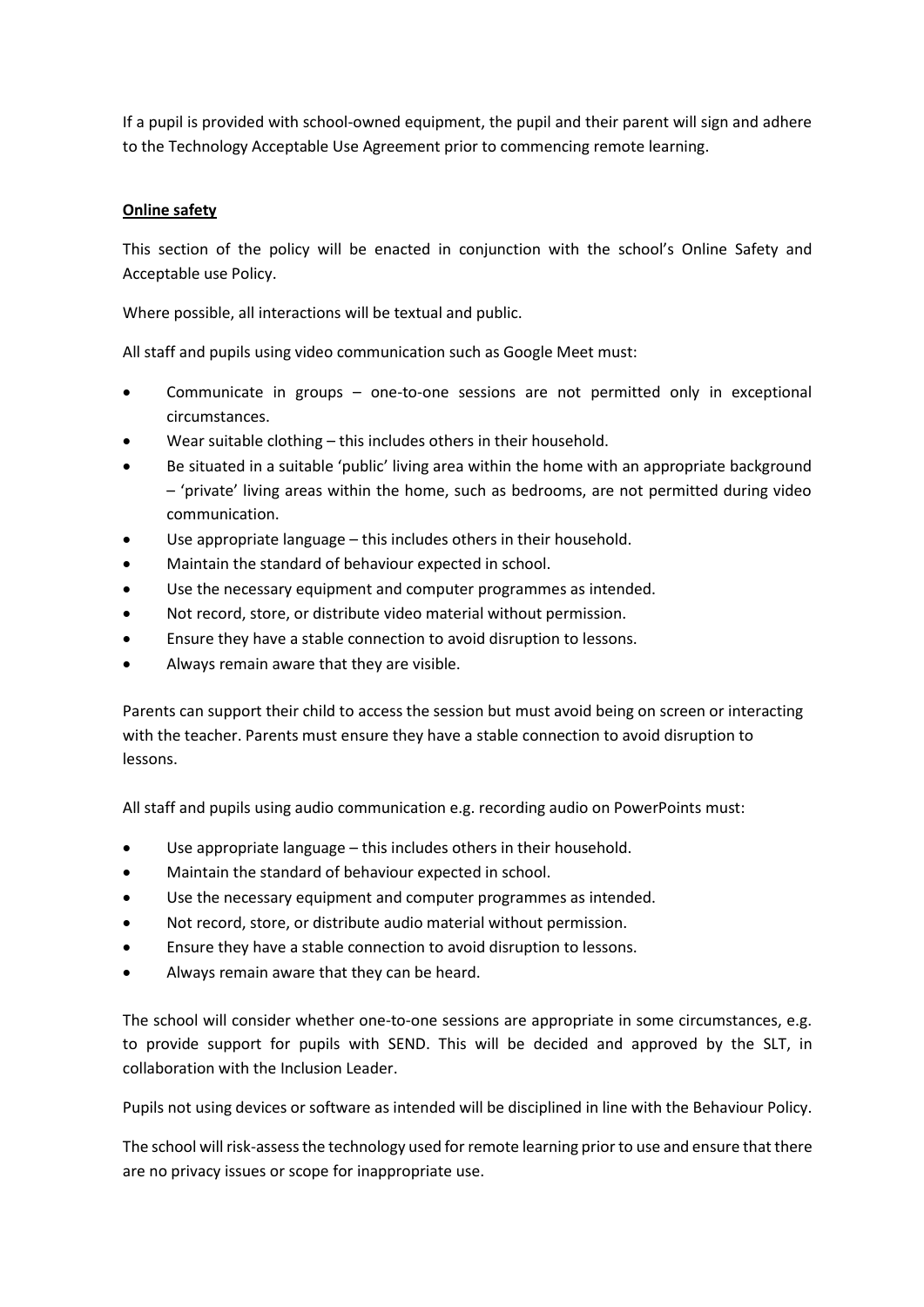The school will ensure that all school-owned equipment and technology used for remote learning has suitable anti-virus software installed, can establish secure connections, can recover lost work, and allows for audio and visual material to be recorded or downloaded, where required.

The school will communicate to parents via letter, text, email or the school website about any precautionary measures that need to be put in place if their child is learning remotely using their own/family-owned equipment and technology, e.g. ensuring that their internet connection is secure.

During the period of remote learning, the school will maintain in regular contact with parents to:

- Reinforce the importance of children staying safe online.
- Ensure parents are aware of what their children are being asked to do, e.g. sites they have been asked to use and staff they will interact with.
- Encourage them to set age-appropriate parental controls on devices and internet filters to block malicious websites.
- Direct parents to useful resources to help them keep their children safe online.

The school will not be responsible for providing access to the internet off the school premises and will not be responsible for providing online safety software, e.g. anti-virus software, on devices not owned by the school.

# **Safeguarding**

This section of the policy will be enacted in conjunction with the school's Child Protection and Safeguarding Policy.

The DSLs and headteacher will identify 'vulnerable' pupils (pupils who are deemed to be vulnerable or are at risk of harm) via risk assessment prior to the period of remote learning.

The DSL will arrange for regular contact to be made with vulnerable pupils, prior to the period of remote learning.

Phone calls made to pupils will be made at school where possible or using private number blocking on own device. Staff will not give out their own personal number.

The DSL will arrange for regular contact with vulnerable pupils once per week at minimum, with additional contact, including home visits, arranged where required.

All contact with vulnerable pupils will be recorded on CPOMS.

The DSL will keep in contact with vulnerable pupils' social workers or other care professionals during the period of remote working, as required.

Vulnerable pupils will be provided with a means of contacting a DSL– this arrangement will be set up by the Lead DSL prior to the period of remote learning.

The DSLs will meet (in person or remotely) with the relevant members of staff once per week to discuss new and current safeguarding arrangements for vulnerable pupils learning remotely.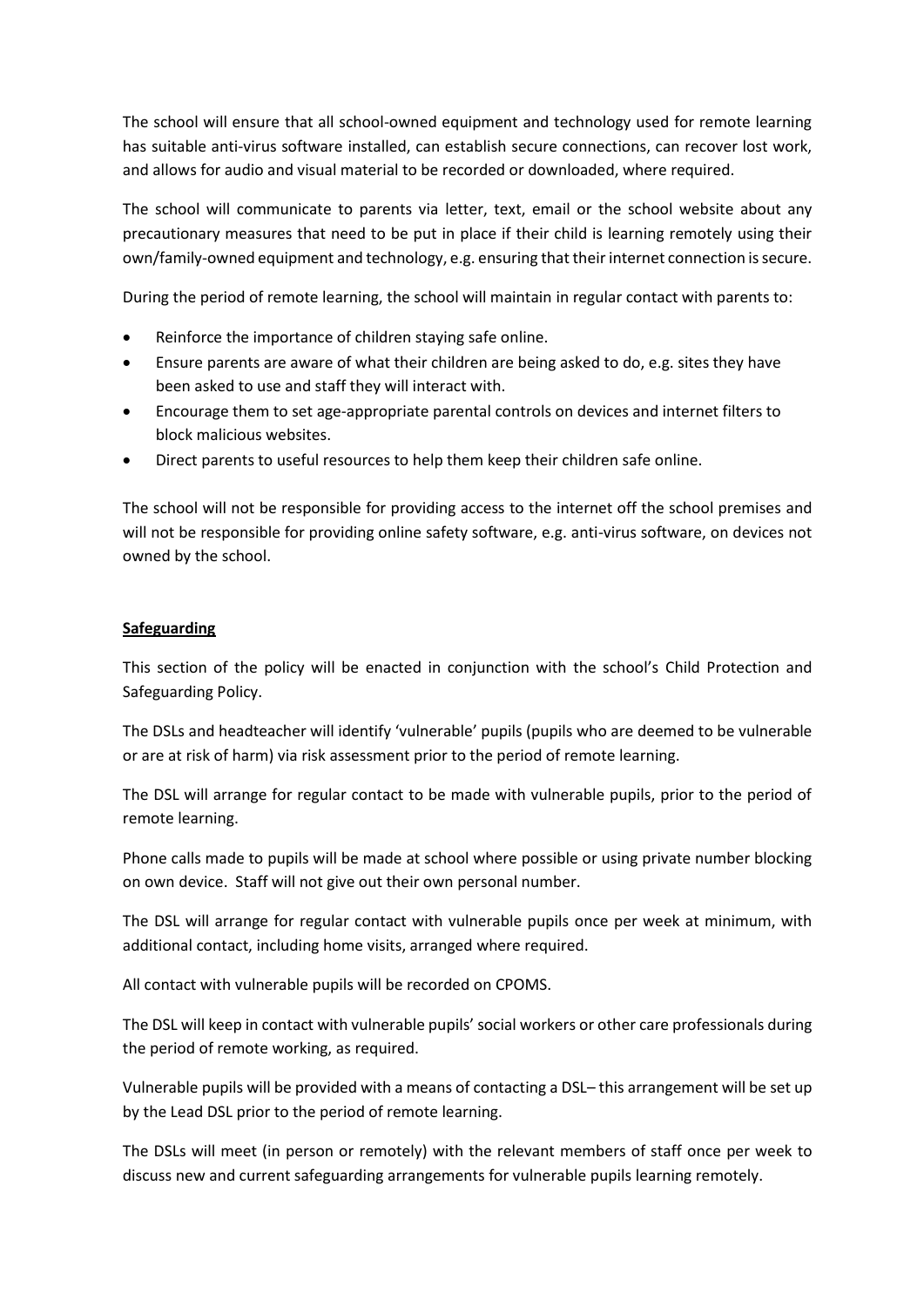All members of staff will report any safeguarding concerns to the DSLs immediately.

Before making any home visit, staff should read the Home Visits Policy. All home visits **must**:

- Have at least one suitably trained individual present.
- Be undertaken by no fewer than two members of staff.
- Be suitably recorded on CPOMS.
- Actively involve the pupil.

Pupils and their parents will be encouraged to contact the DSLs if they wish to report safeguarding concerns, e.g. regarding harmful or upsetting content or incidents of online bullying. The school will also signpost families to the practical support that is available for reporting these concerns.

## **Data protection**

This section of the policy will be enacted in conjunction with the school's Data Protection Policy.

Staff members will be responsible for adhering to the GDPR when teaching remotely and will ensure the confidentiality and integrity of their devices at all times.

Sensitive data will only be transferred between devices if it is necessary to do so for the purpose of remote learning and teaching.

Any data that is transferred between devices will be suitably encrypted or have other data protection measures in place so that if the data is lost, stolen, or subject to unauthorised access, it remains safe until recovered.

Parents' and pupils' up-to-date contact details will be collected prior to the period of remote learning.

All contact details will be stored in line with the Data Protection Policy.

The school will not permit paper copies of contact details to be taken off the school premises.

Pupils are not permitted to let their family members or friends use any school-owned equipment that contains personal data.

Any breach of confidentiality will be dealt with in accordance with the school's Data and E-Security Breach Prevention Management Plan.

Any intentional breach of confidentiality will be dealt with in accordance with the school's Behaviour Policy or the Disciplinary Policy and Procedure.

### **Health and safety**

This section of the policy will be enacted in conjunction with the school's Health and Safety Policy.

Teaching staff and ICT technicians will ensure pupils are shown how to use the necessary equipment and technology safely and correctly prior to the period of remote learning.